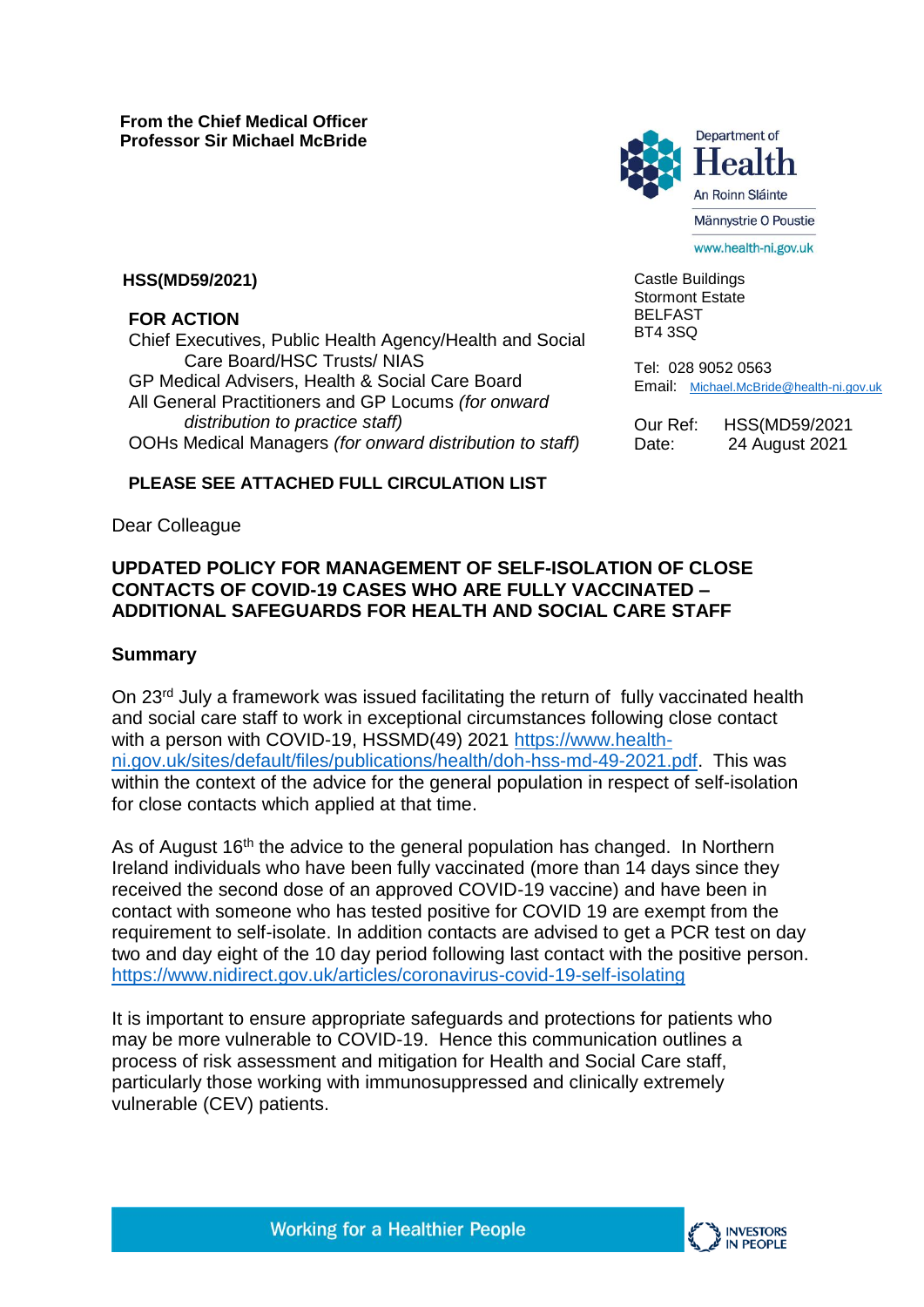As of the date of this letter, fully vaccinated Health and Social Care workers will be permitted to attend work under the new measures pertaining to the general population as outlined above. Employers no longer need to demonstrate that the service is in extreme circumstances to ask employees to return to work.

Fully vaccinated staff who are identified as a contact of a positive COVID-19 case will no longer be expected to isolate and can to return to work in most circumstances. However, it is important the following safeguards are implemented for them do so safely:

- The staff member has had two doses of an approved vaccine, and is at least two weeks (14 days) post their second vaccination at the point of exposure.
- A negative PCR test prior to returning to their workplace. Staff should not attend work while awaiting the PCR test result. A subsequent PCR test should also be undertaken at day 8 following exposure to the case of COVID-19.
- Provision of subsequent, daily negative LFD antigen tests for a minimum of 10 days following their last contact with the case each day before commencing a shift.
- LFD test results should be reported to Test and Trace via the web portal and to their duty manager or an identified senior staff member). Any close contact who has a positive LFD test should self-isolate and arrange a PCR test.
- If a staff member has had a SARS-CoV-2 infection in the past 90 days, they should not have a PCR test and should only undertake daily LFD antigen tests (as above).
- The staff member is and remains asymptomatic.
- Continued use of IPC measures, in line with the current UK IPC guidance and appropriate to the service setting to which the staff member is returning.
- The staff member does not have ongoing contact with the person who tested positive for COVID-19, for example, they do not live with them. The staff member should remain off until 10 days have elapsed following exposure to a household contact.
- The staff member should be given information about COVID-19 symptoms and asked to self-check for symptoms every day. If the staff member develops any COVID-19 symptoms they should stay at home and immediately arrange a PCR test.

This advice will now enable the majority of Health and Social Care staff to return to normal duties if they are fully vaccinated and a close contact of a case of COVID-19. However, additional safeguards should apply to staff deemed to be working in close contact with those more vulnerable to adverse consequences of COVID -19, for example, patients identified as immunosuppressed or Clinically Extremely Vulnerable. **For these settings as determined by the organisation, local senior** 

**Working for a Healthier People** 

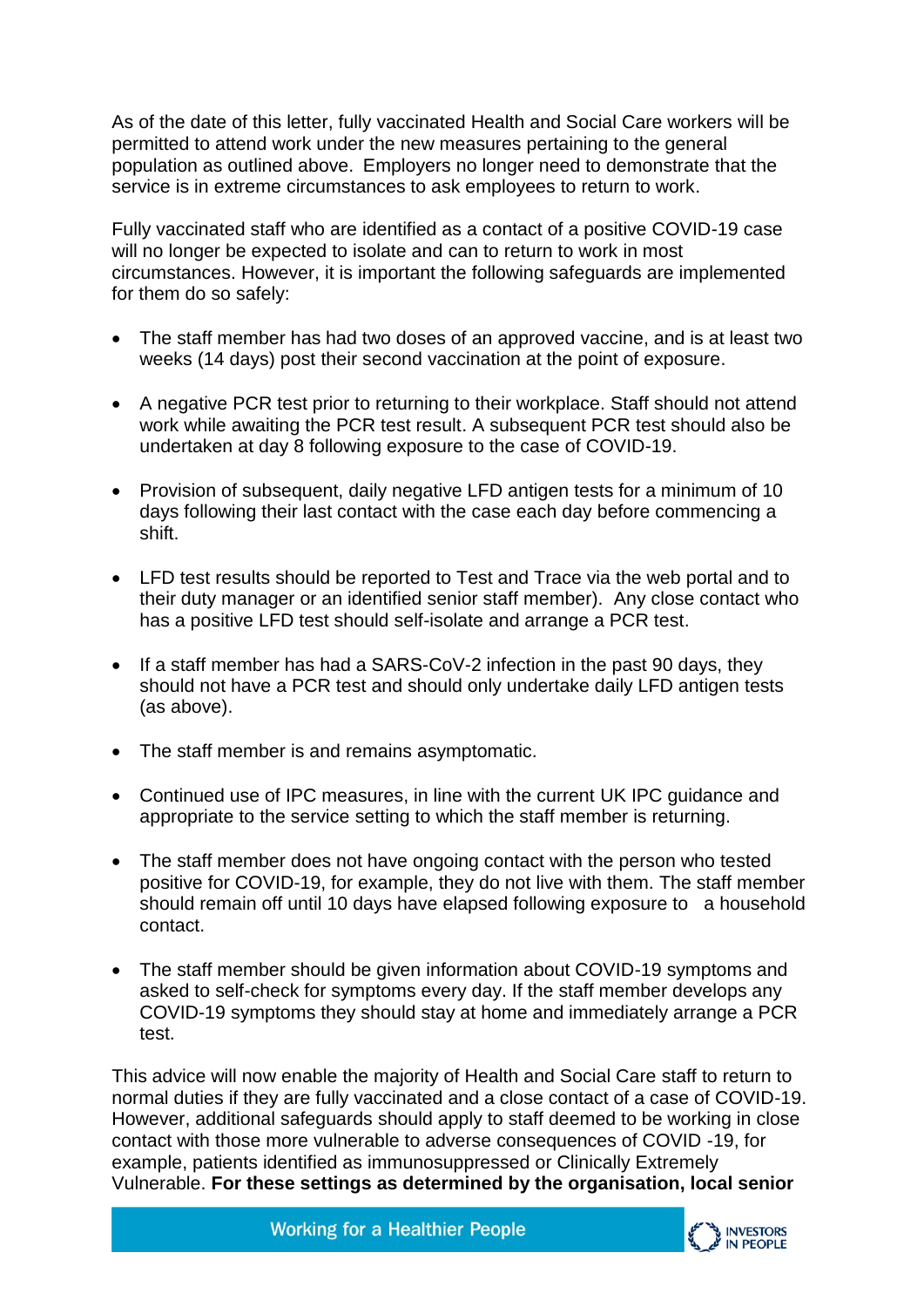**decision-makers should request that returning staff who have been in contact with a confirmed case of COVID-19 are redeployed to other areas of lower risk where appropriate and as feasible.**

In all circumstances a risk assessment must be carried out by a suitably competent and authorised manager in the organisation. **(See Annex A).** HSC Trusts must have in place a lead Director with responsibility for governance, oversight, assurance and reporting in relation to implementation of the policy.

Other provider organisations and employers are asked to put in place similar arrangements, commensurate to the scope and scale of their operation.

**It is important to note that this advice is not applicable to the care home sector (all adult residential care and nursing homes) at this point and advice for these settings is currently under review.**

Yours sincerely

Mudrael Myrich

**PROF SIR MICHAEL McBRIDE Chief Medical Officer**



**Working for a Healthier People**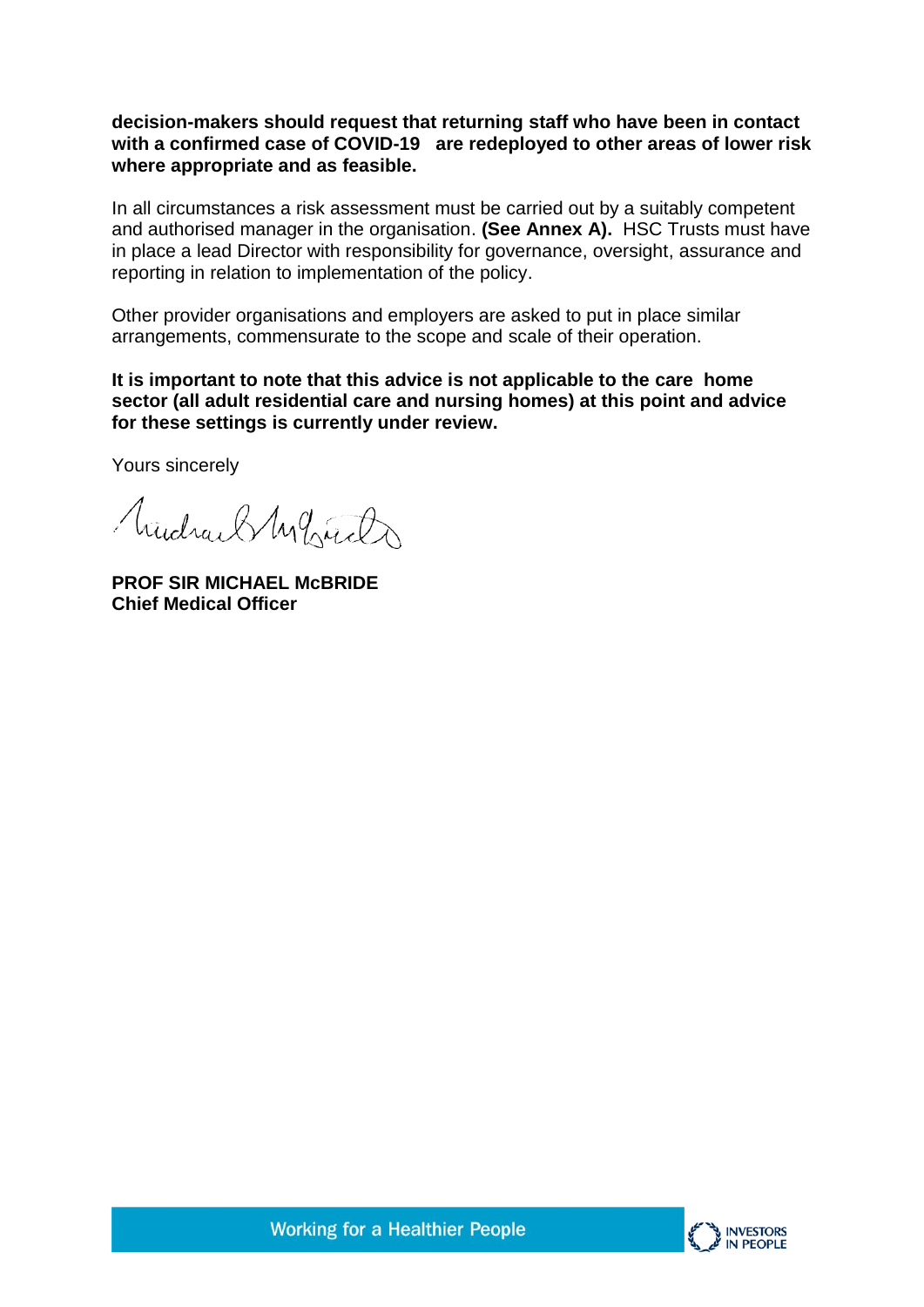# **Circulation List**

Director of Public Health/Medical Director, Public Health Agency (*for onward distribution to all relevant health protection staff*) Assistant Director Public Health (Health Protection), Public Health Agency Director of Nursing, Public Health Agency Assistant Director of Pharmacy and Medicines Management, Health and Social Care Board *(for onward distribution to Community Pharmacies)*  Directors of Pharmacy HSC Trusts Director of Social Care and Children, HSCB Family Practitioner Service Leads, Health and Social Care Board *(for cascade to GP Out of Hours services)*  Medical Directors, HSC Trusts *(for onward distribution to all Consultants, Occupational Health Physicians and School Medical Leads)*  Nursing Directors, HSC Trusts *(for onward distribution to all Community Nurses, and Midwives)*  Directors of Children's Services, HSC Trusts RQIA (*for onward transmission to all independent providers including independent hospitals*) Medicines Management Pharmacists, HSC Board *(for cascade to prescribing advisers)*  Regional Medicines Information Service, Belfast HSC Trust Regional Pharmaceutical Procurement Service, Northern HSC Trust Professor Donna Fitzsimons, Head of School of Nursing and Midwifery QUB Professor Sonja McIlfatrick, Head of School of Nursing, University of Ulster Siobhan Murphy, CEC Donna Gallagher, Open University Professor Paul McCarron, Head of School of Pharmacy and Pharmaceutical Sciences, UU Professor Colin McCoy, Head of School, School of Pharmacy, QUB Professor Colin Adair, Postgraduate Pharmacy Dean, NI Centre for Pharmacy Learning and Development, QUB Joe Brogan, Assistant Director of Integrated Care, HSCB Donncha O'Carolan, HSCB *(for distribution to all General Dental Practitioners)* Raymond Curran, Head of Ophthalmic Services, HSCB *(for distribution to Community Optometrists)*  Trade Union Side Clinical Advisory Team Louise McMahon, Director of Integrated Care, HSCB



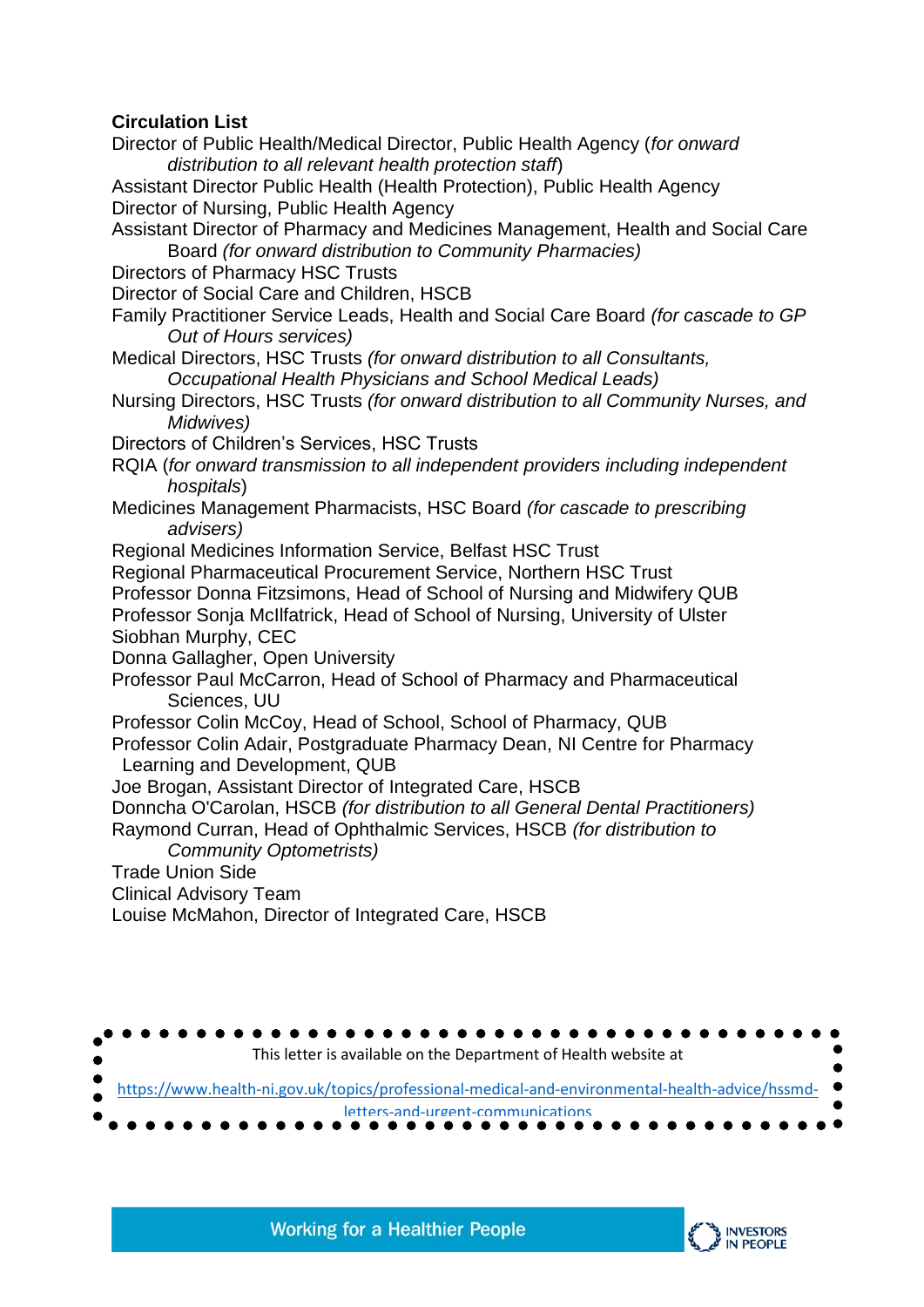## **RISK ASSESSMENT & GUIDANCE FRAMEWORK**

### **UPDATED POLICY FOR MANAGEMENT OF SELF-ISOLATION OF STAFF WHO ARE FULLY VACCINATED AND WHO ARE CLOSE CONTACTS OF COVID-19 CASES– ADDITIONAL SAFEGUARDS FOR HEALTH AND SOCIAL CARE STAFF**

### **Key Message**

To provide additional safeguards and protections for people who may be more vulnerable to COVID -19, this guidance outlines a process of risk assessment and mitigation for patient/service user facing staff working in specific settings with immunosuppressed and clinically extremely vulnerable patients.

### **Background and Interpretation:**

Individuals who are identified as a close contact of a confirmed case of COVID-19 and are fully vaccinated will no longer be required to self-isolate. This policy change will allow the majority of fully-vaccinated Health and Social Care to return to normal duties. However, additional safeguards will apply to those deemed to be working in close contact with those more vulnerable to adverse consequences of COVID 19 (immunosuppressed or clinically extremely vulnerable (CEV).

**In such circumstances a risk assessment must be carried out by a suitably competent and authorised manager in the organisation. Written records must be maintained and a lead Director in the organisation must take responsibility for oversight and local workplace risk assessments should take place to identify specific services that involve the care of immunocompromised and clinically extremely vulnerable patients.** 

**For these settings as determined by the organisation, local senior decisionmakers should request that returning staff who have been in contact with a confirmed case of COVID-19 are redeployed to other areas of lower risk where appropriate.**

**However, depending on particular service needs it may be necessary to allow staff to work in higher risk areas in exceptional circumstances where there is a risk to the safe delivery of health and social care services critical to the ongoing provision of care, because of staff absences, following appropriate risk assessment and application of mitigations.**

In all instances for those in patient facing roles the following should apply in order for a staff member to return to work:

- The staff member has had two doses of an approved vaccine, and is at least two weeks (14 days) post their second vaccination at the point of exposure.
- A negative PCR test prior to returning to their workplace. Staff should not attend work while awaiting the PCR test result. A subsequent PCR should also be undertaken at day 8 following exposure to the case.



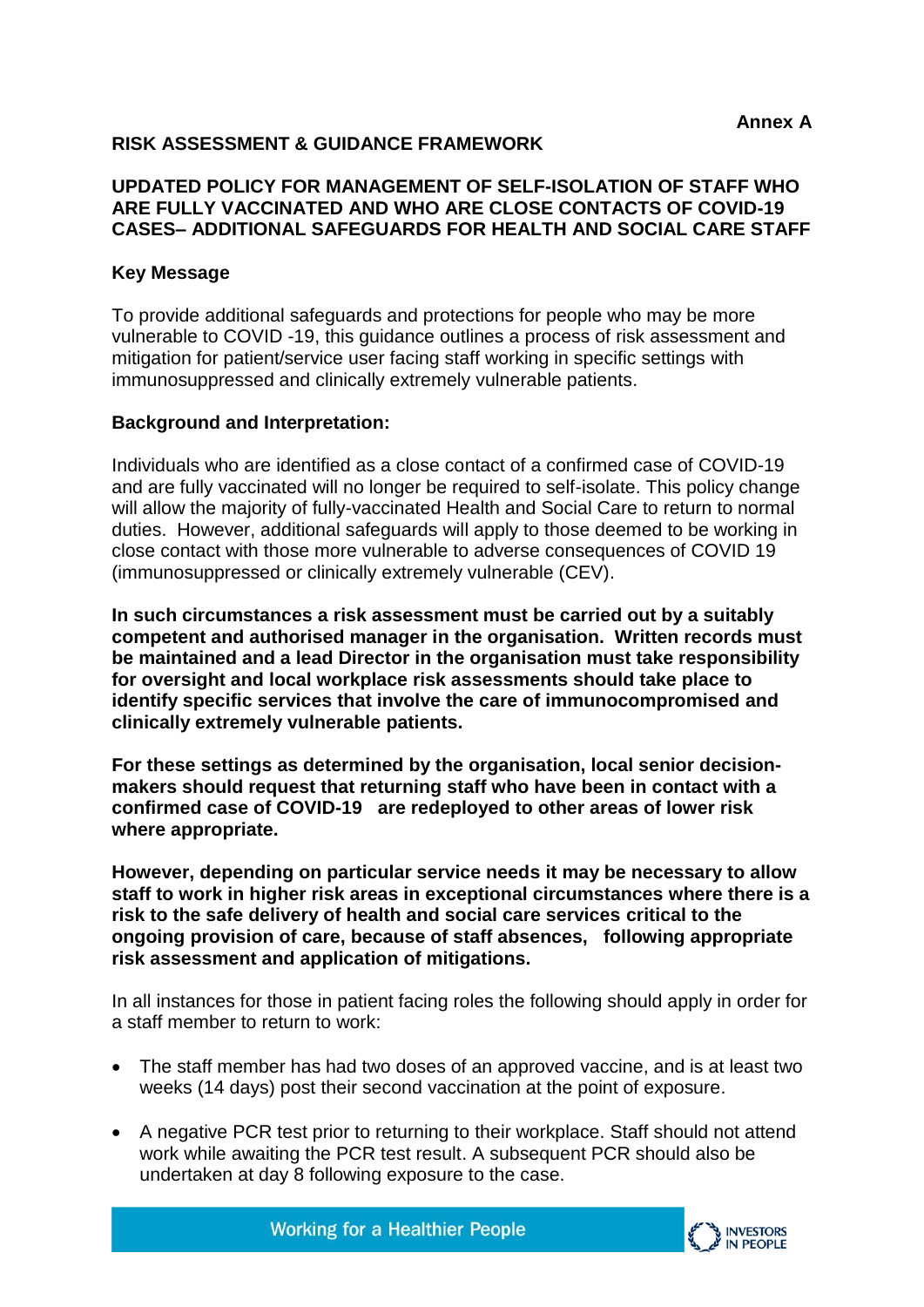- Provision of subsequent, daily negative LFD antigen tests for a minimum of 10 days following their last contact with the case each day before commencing a shift.
- LFD test results should be reported to Test and Trace via the web portal and to their duty manager or an identified senior staff member). Any contact who has a positive LFD test should self-isolate and arrange a PCR test.
- If a staff member has had a SARS-CoV-2 infection in the past 90 days, they should not have a PCR test and should only undertake daily LFD antigen tests (as above).
- The staff member is and remains asymptomatic
- Continued use of IPC measures, in line with the current UK IPC guidance and appropriate to the service area to which the staff member is returning
- The staff member does not have ongoing contact with the person who tested positive – for example, they do not live with them. The staff member should remain off until 10 days have elapsed following exposure to the household contact.
- The staff member should be given information about COVID symptoms and asked to self-check for symptoms every day. If the staff member develops any COVID symptoms they should stay at home and immediately arrange a PCR test.

HSC Trusts must have in place a lead Director with responsibility for governance, oversight, assurance and reporting in relation to implementation of the policy. Other provider organisations and employers are asked to put in place similar arrangements, commensurate to the scope and scale of their operation.

Employers should continue to manage the health and safety of their staff under the relevant legislation.